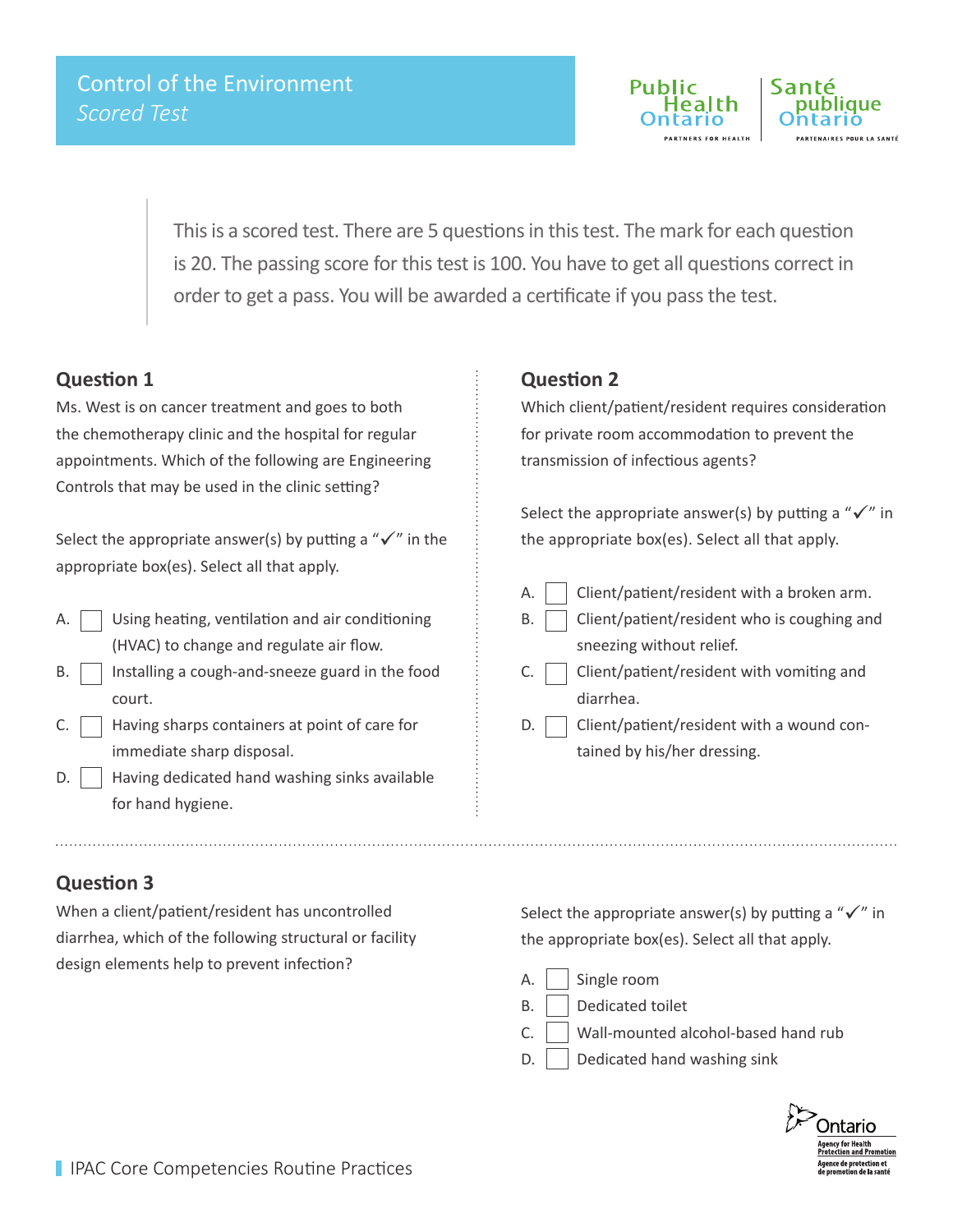# Control of the Environment *Scored Test*



## **Question 4**

Study how the following health care providers handle waste and linen. Some are following best practices, but some are not.

Select the images that demonstrate best practices by putting a " $\checkmark$ " in the appropriate box(es). Select all that apply.



Health care provider holds soiled linen away from his/her uniform.



Health care provider compacts a garbage bag.



Health care provider puts his/her hands under a garbage bag when it is too heavy.





Health care provider drops linen into a linen hamper.





Health care provider closes a garbage bag before it is overfilled or too heavy to lift.